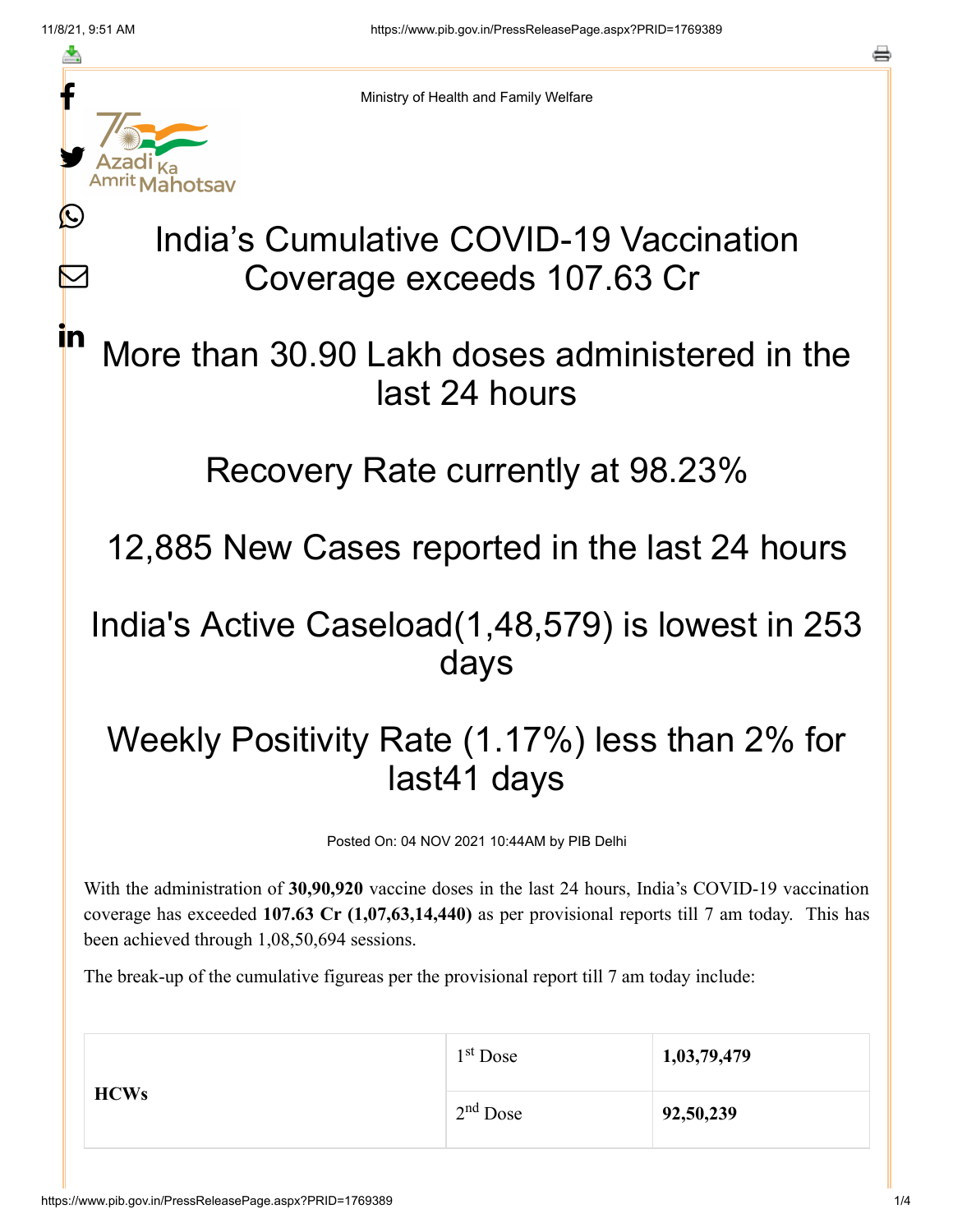| f                     |                                 | 1 <sup>st</sup> Dose | 1,83,72,253     |
|-----------------------|---------------------------------|----------------------|-----------------|
|                       | <b>FLWs</b>                     | $2nd$ Dose           | 1,59,98,007     |
| $\bigcirc$            |                                 | $1st$ Dose           | 42, 26, 22, 413 |
| Age Group 18-44 years |                                 | $2nd$ Dose           | 14,77,14,520    |
| $\color{red}\nabla$   |                                 | $1st$ Dose           | 17,58,96,942    |
|                       | <b>in</b> Age Group 45-59 years | $2nd$ Dose           | 9,81,31,225     |
|                       |                                 | $1st$ Dose           | 11,03,49,903    |
|                       | Over 60 years                   | $2nd$ Dose           | 6,75,99,459     |
|                       | <b>Total</b>                    |                      | 1,07,63,14,440  |

The recovery of **15,054** patients in the last 24 hours has increased the cumulative tally of recovered patients (since the beginning of the pandemic) to **3,37,12,794.**

Consequently, India's recovery rate stands at **98.23%**.



Sustained and collaborative efforts by the Centre and the States/UTs continue the trend of less than 50,000 Daily New Cases that is being reported for 130 consecutive days now.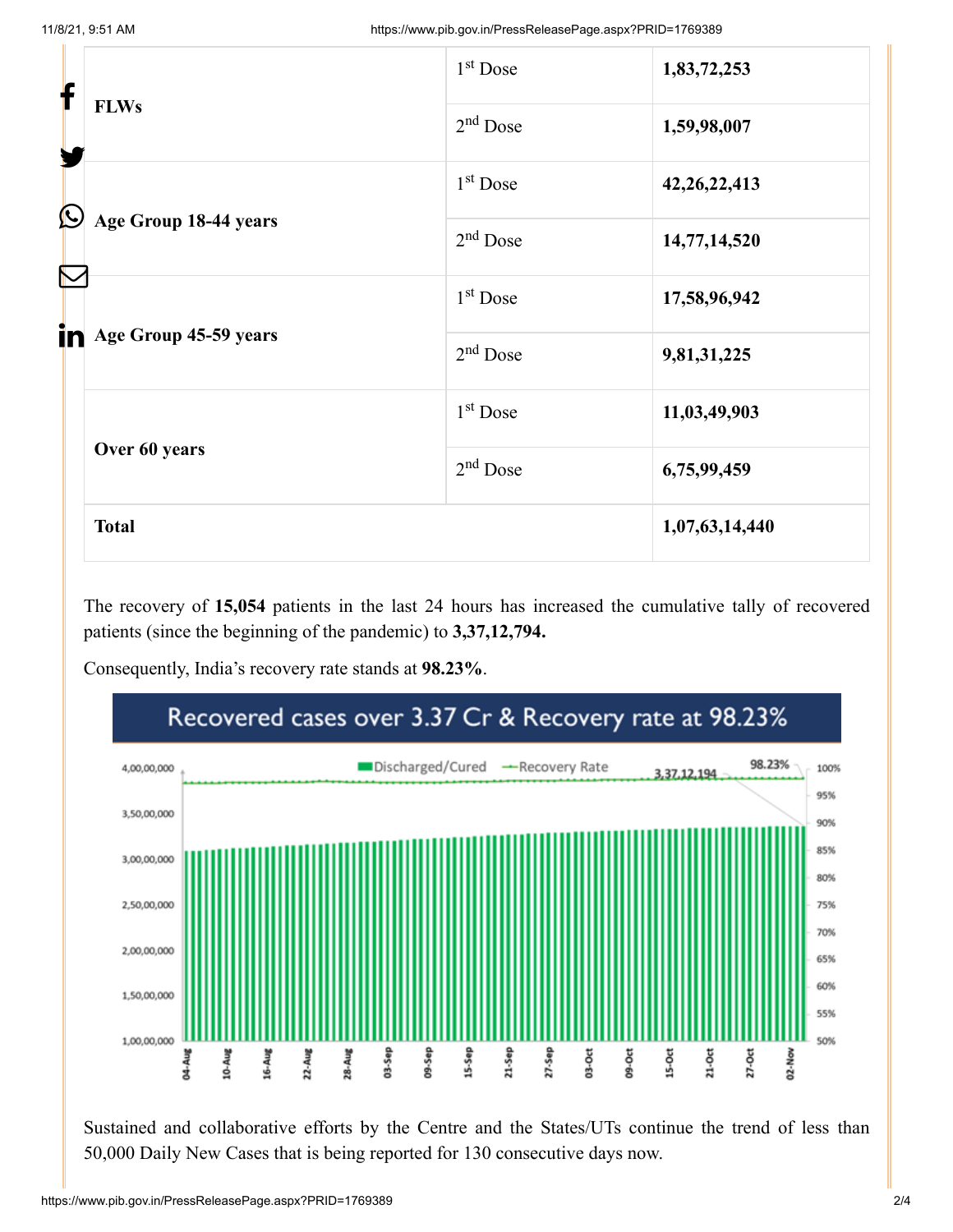**12,885 new cases** were reported in the last 24 hours.



The Active Caseload is presently at**1,48,579 is lowest in 253 days.**Active cases presently constitute **0.43%** of the country's total Positive Cases, which **is lowest since March 2020.**



The testing capacity across the country continues to be expanded. The last 24 hours saw a total of

10,67,914tests being conducted. India has so far conducted over**61.23 Cr (61,23,46,767**) cumulative tests.

While testing capacity has been enhanced across the country, **Weekly Positivity Rate at 1.17% remains less than 2% for the last 41 days now.** The **Daily Positivity rate reported to be1.21%.** The daily Positivity rate has remained below2% for last 31 days and below 3% for 66 consecutive days now.